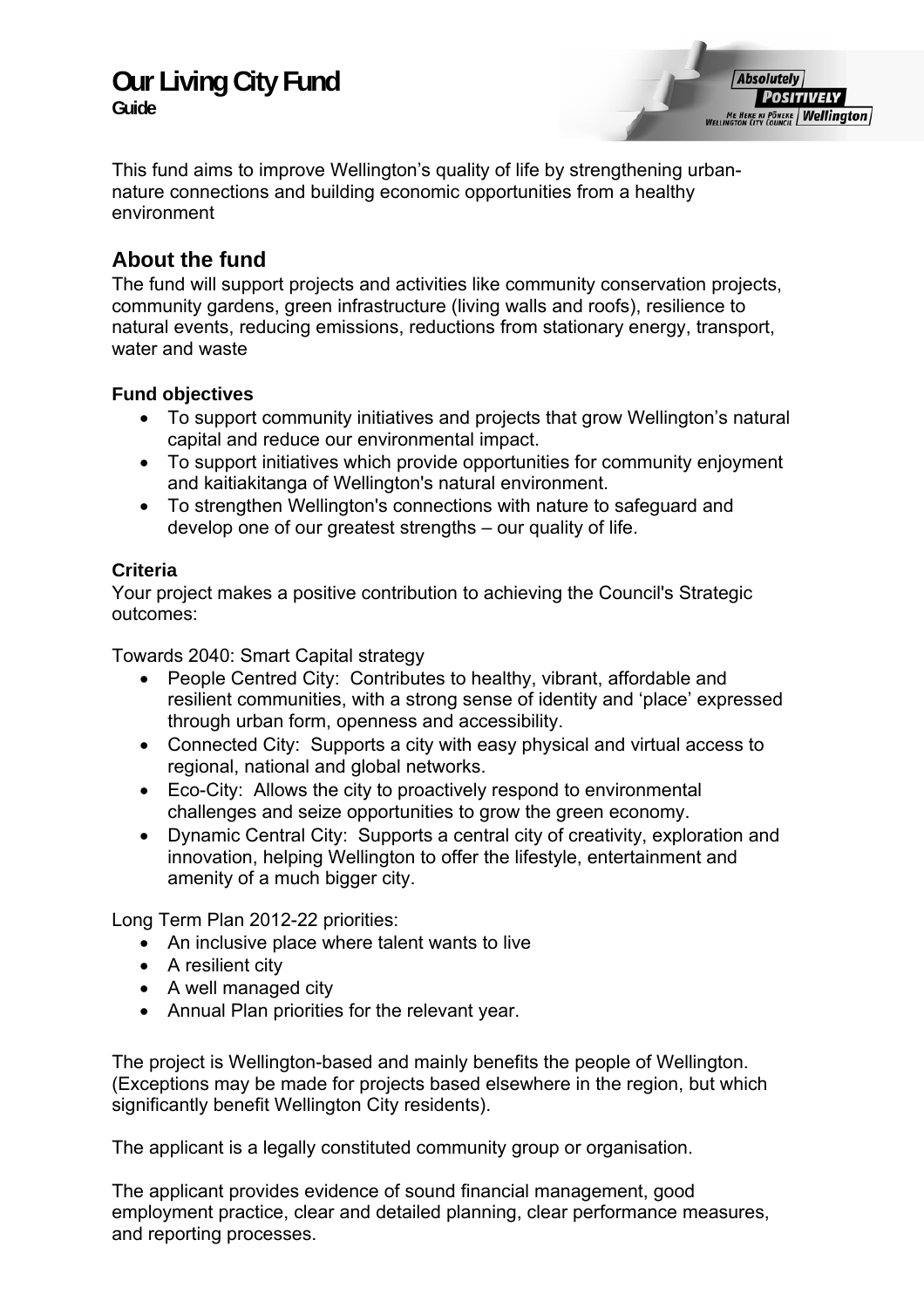The applicant outlines how physical accessibility has been built into project development.

The applicant outlines how pricing has been set to ensure access by a wide range of people or by the intended users.

The project should show evidence of community support, collaboration, and building partnerships with other organisations (e.g. social media interest, letters of support from other organisations/leaders).

The applicant must show that the project discernibly improves community wellbeing

and adds value to the range of similar types of services in the community.

The Council respects mana whenua values and aspirations for the environment. Demonstrate how your project reflects an understanding of Wellington's history, how to care for the land and resources and an understanding of wāhi tapu.

#### **Focus Areas**

- Green infrastructure and green urban networks
- Biodiversity and pest management, including beach, stream, and harbour cleanup
- Resilience to natural events
- Healthy communities, including community gardens.
- Reducing emissions from stationary energy, transport, and waste and facilitating renewable energy development.
- Water; conservation, efficiency and quality

# **Further information**

#### **Who can apply?**

We only accept applications from legal entities, this can include Charitable Trusts, Incorporated Societies and Limited Companies. We do not fund individuals through this grant fund.

If you are not a legal entity you can apply for funding with an umbrella agreement, this is where an organisation agrees to take responsibility for the project and the funding. Contact the Funding team for further information about umbrella agreements.

#### **Process**

- When you submit your application you will get a confirmation email, this will have the date when decisions are made about the grants, this is the date when the Grants Subcommittee meet, this is generally 4-5 weeks after the closing date. Wellington.govt.nz/your-council/meetings/committees/grants
- We will contact you by email if we need any further information, we will do this within a few days of you submitting your application, if we need any further information we will unlock your application so that you can log in and add any further information before re-submitting.
- Application are assessed initially by our Funding team and then other parts of Council (City Arts for Arts and Cultural Fund, etc). This assessment will take into account;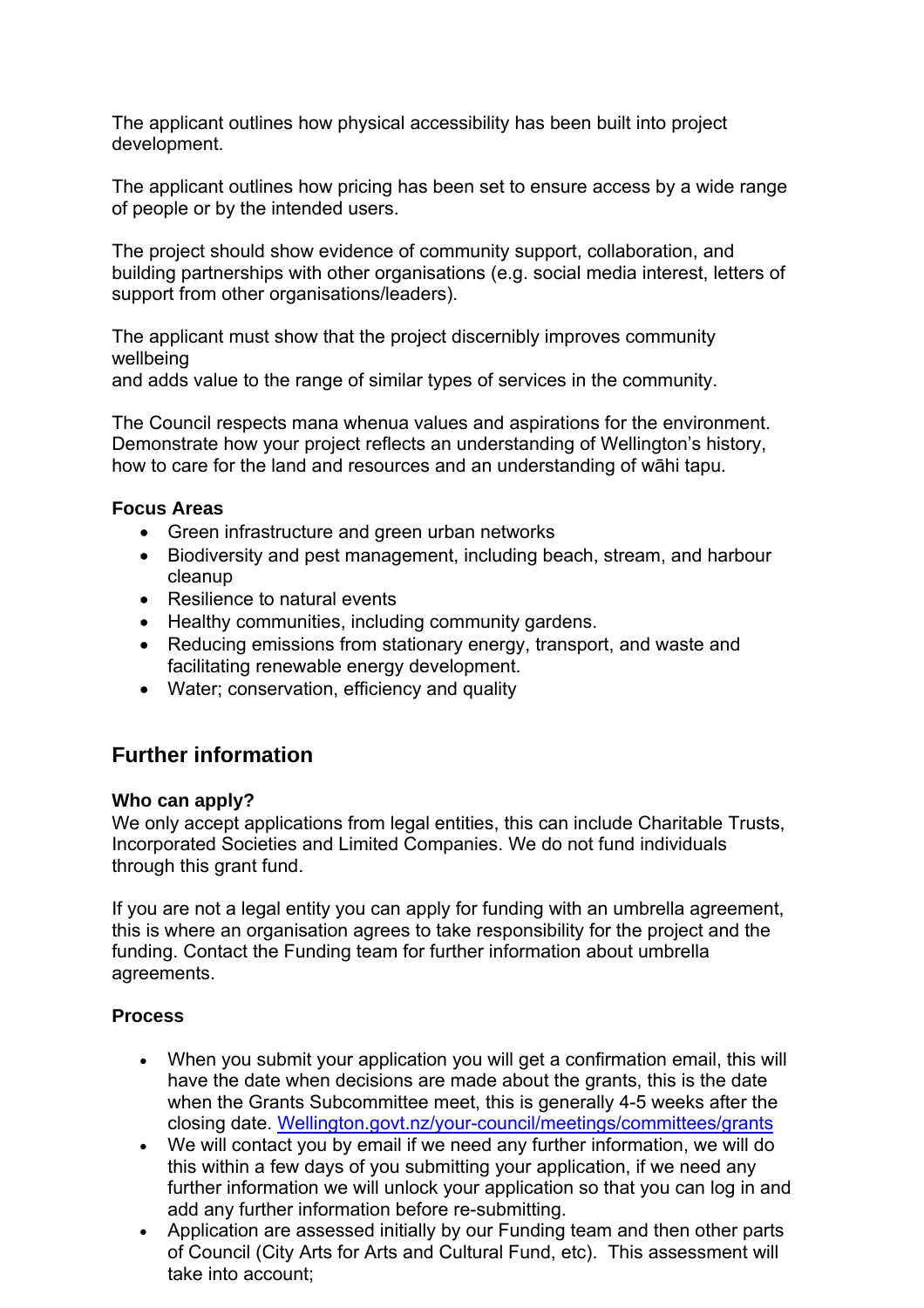- o Evidence of need and community support
- o Alignment with the Council's strategic goals
- o Fund criteria and focus areas
- o The likely effectiveness of the project to achieve outcomes
- o We will also take into account the management of previous funding (through accountability reports)
- Once all assessments are completed we will make our recommendations to the members of the relevant subject based Committee, these are posted on our website, a minimum of two days before the meeting.
- Councillors on the Committee will have access to the information provided in the application, Councillors will generally have this information 3-4 weeks before they meet. Councillors have access online to the applications and can view material online.
- The relevant Committee will meet to decide who will be funded and to what level, these meetings are public and you can if you wish make an appointment to speak to Councillors, you can see further information about public participation here [Wellington.govt.nz/have-your-say/how-to](http://wellington.govt.nz/have-your-say/how-to-participate/about-public-participation)[participate/about-public-participation](http://wellington.govt.nz/have-your-say/how-to-participate/about-public-participation)
- Shortly after the meeting you will be sent a notification by email, for those approved applications there will be a funding agreement in the portal along with information about the terms and conditions of the grant.

#### **Tell us what you want to do**

The funding requests have a number of questions. We want applicants to describe exactly what they aim to do and how they will get this done:

- Tell us what you want to achieve and how will you know if the project has been successful?
- Tell us how you have identified that there is a need for this project?
- Describe key stages or include a timeline

You can cut and paste text into this and other answer boxes or paste in links to webpages. We also ask you to give us some specific outcomes for your project.

#### **Focus areas and Council's strategic outcomes**

Both Towards 2040: Smart Capital Strategy and our Long Term Plan 2012-22 have a range of priorities, we don't expect projects to achieve all of these outcomes, it may be that there are one or two that are relevant to the project you are proposing.

For this and other funds we have a number of specific focus areas, we ask applicants to choose one or more of these, like Council outcomes we wouldn't expect projects to achieve all the outcomes. You will need to tell us how your project delivers on Council outcomes and the specific Focus Areas you have chosen.

We will review the focus areas on an annual basis (in May/June) so that they are aligned with Council's Annual Plan for the following year.

#### **Accessibility**

Our Accessible Wellington Action Plan aims to support people and partnerships that reduce and eliminate social and physical barriers in Council's facilities, services and programmes and with our partners (through projects we support through grants and other funding).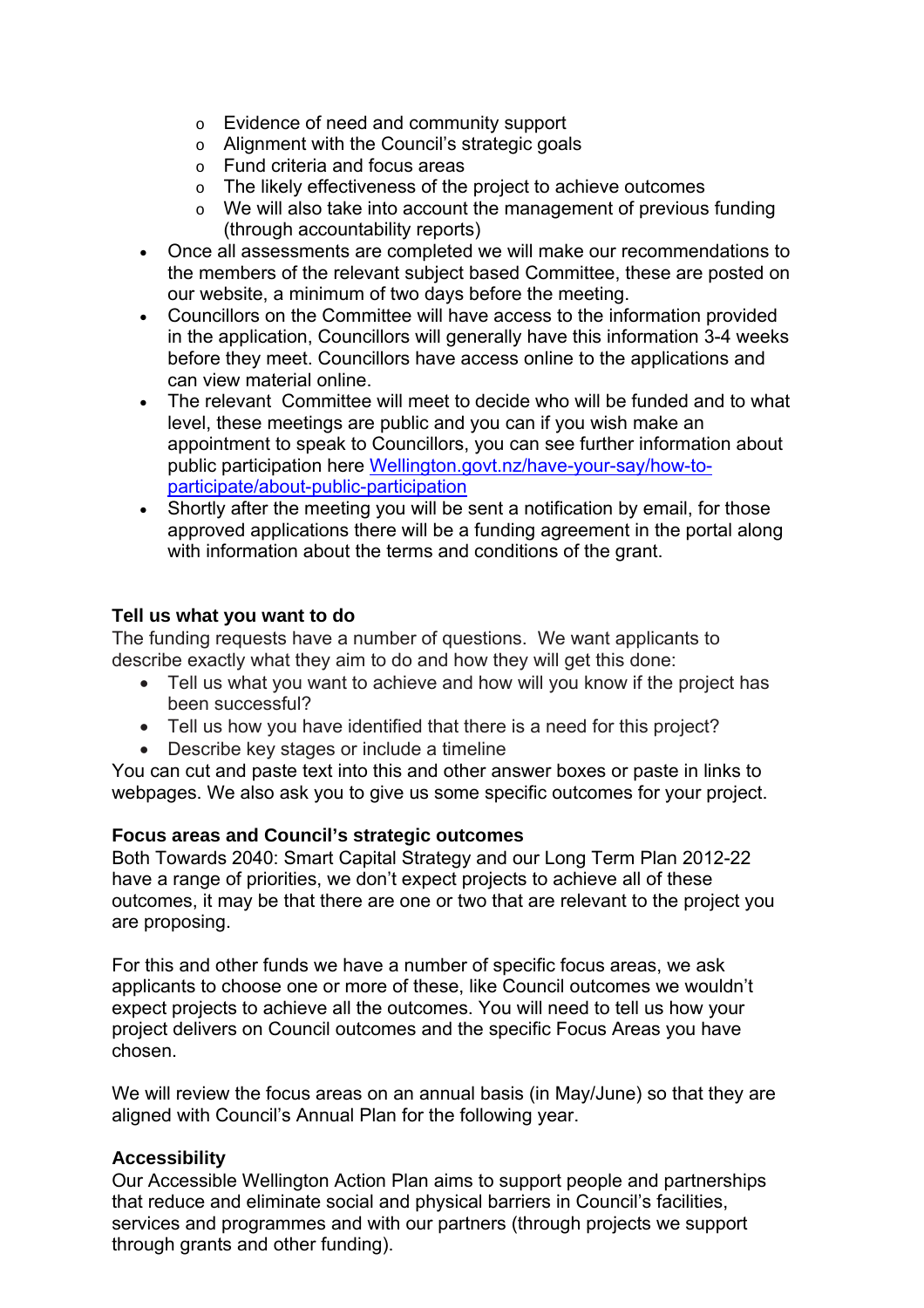This plan has a number of priorities;

- reduce and eliminate social and physical barriers in our facilities, programmes, services and information mediums
- provide best-practice examples in planning for universal access and service delivery as well as in the development and implementation of policies
- provide staff development opportunities that will help enhance the Council's understanding and delivery of the action plan.
- strengthen advocacy and partnerships with other tiers of government, departments and community stakeholders to address and eliminate barriers to participation
- reinforce a culture that celebrates the diversity of all people who live, work, and study or visit our city.

We are interested in supporting projects that have maximum impact and have address accessibility. A range of barriers can exist- these can be physical and/or financial barriers. We want you to consider how barriers have been addressed in the planning of your project. It may be that you consider whether cost is a barrier to people taking part in a project or attending an event or performance or whether the project you have planned can be accessed physically by those members of our community with limited mobility or who have sight or hearing impairments.

We ask two questions each with a list of accessibility features and have a text question where you can tell us more if accessibility is a particular feature of your project or tell us about pricing of tickets, etc.

You can see our Accessible Wellington Action Plan here; Wellington.govt.nz/yourcouncil/plans-policies-and-bylaws/plans-policies/a-z-index/accessible-wellingtonaction-plan

#### **Budgets**

Tell us as much as you can in the expenditure and project income sections. If this is a large or complex project with a number of specific phases you can attach a separate more detailed budget. You might request a contribution to a specific cost or towards the overall costs. If you are applying to other funders for specific costs or have a commitment for other support then explain this in the project income section or by attaching a note with an explanation. If there are costs in your budget that we would not normally fund, we may add conditions to the amount funded.

We would like applicants to be honest and realistic about costs for which they are seeking funding. You can look at the list of past allocations; http://wellington.govt.nz/~/media/services/community-andculture/funding/files/Our-Living-City-Fund.pdf – this will give you an idea of what amounts similar projects have received in the past.

You can explore other sources of potential funding by searching on Fundview a database for community groups seeking funding Wellington.govt.nz/services/community-and-culture/funding/other-funding-sources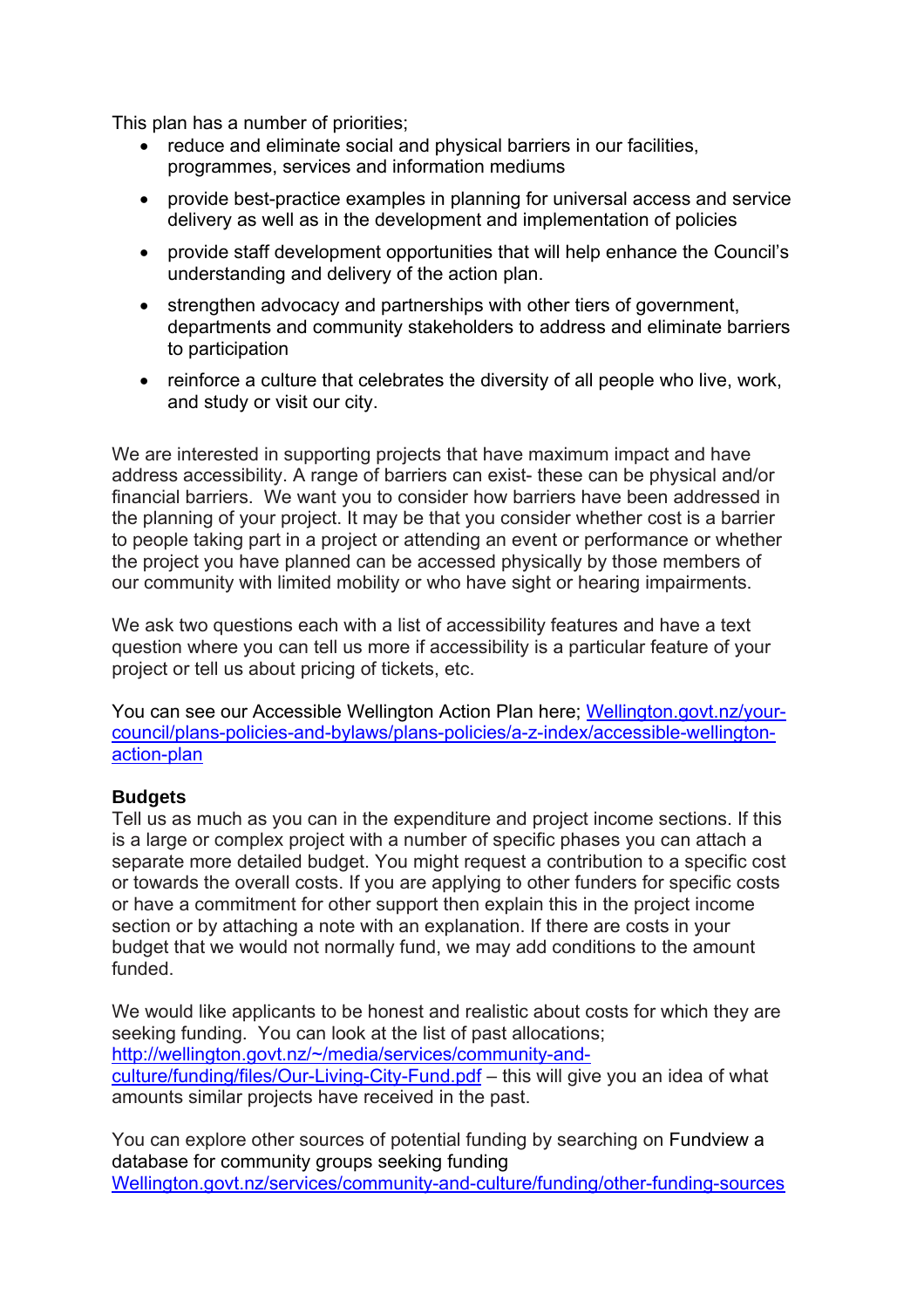#### **Projects with multiple stages**

Some projects do have multiple stages or might be longer term (over a number of months or years) and therefore might be supported through different grants. If this is the case then these stages should be explained, we ask for an indication of when a project starts and finishes. We would generally expect an accountability report for a project before further grants for the same project are paid out. For example, an organisation developing a community event might apply in the July funding round for stage one of a project. They could get approval for the grant in early September and work with the community from September to January. In the meantime they could submit an application for the stage two of the project in the October grant round, with decisions made in early December.

#### **Regional and national projects**

We want the projects we fund to benefit local communities. For regional or national projects applications should clearly show what benefits there will be for Wellington residents by showing the percentage of clients/audience/participants living in the city.

## **Community support and partnerships**

We are interested in learning how you work with other organisations and the wider community through partnerships and funding relationships. This can be done by

- Including copies of one or two letters of support, these can be attached
- Share any relevant research you might have about need or demand
- If you have a strong social media presence a description of numbers and ways you connect to your community, eg how many friends/fans you have
- Show support you have had through crowd funding campaigns.

We want to make sure that we add value to the range of similar types of services in the community which means that we would not generally support similar or duplicate services or projects.

# **Frequently asked questions**

## **What is Our Living City?**

A programme to strengthen urban-nature connections, further improve Wellington's quality of life, and to help achieve our strategic vision of Wellington Towards 2040: Smart Capital.

#### **What do you mean by 'kaitiakitanga' of Wellington's natural environment.**  The obligation of guardianship and care.

# **How would I know whether a particular place is of significance to local Iwi?**

Wahi tapu places have significance for Maori- for spiritual, cultural or historic reasons. If you were working on a project that aimed to restore or replant some native bush area then we would expect that you would have some understanding of whether the location has significance for Maori. We want applicants to demonstrate that they have considered the mana whenua presence and their role as kaitiaki of the natural environment, land and water.

Have you contacted the local Iwi or mana whenua to discuss the project and seek an Iwi perspective?